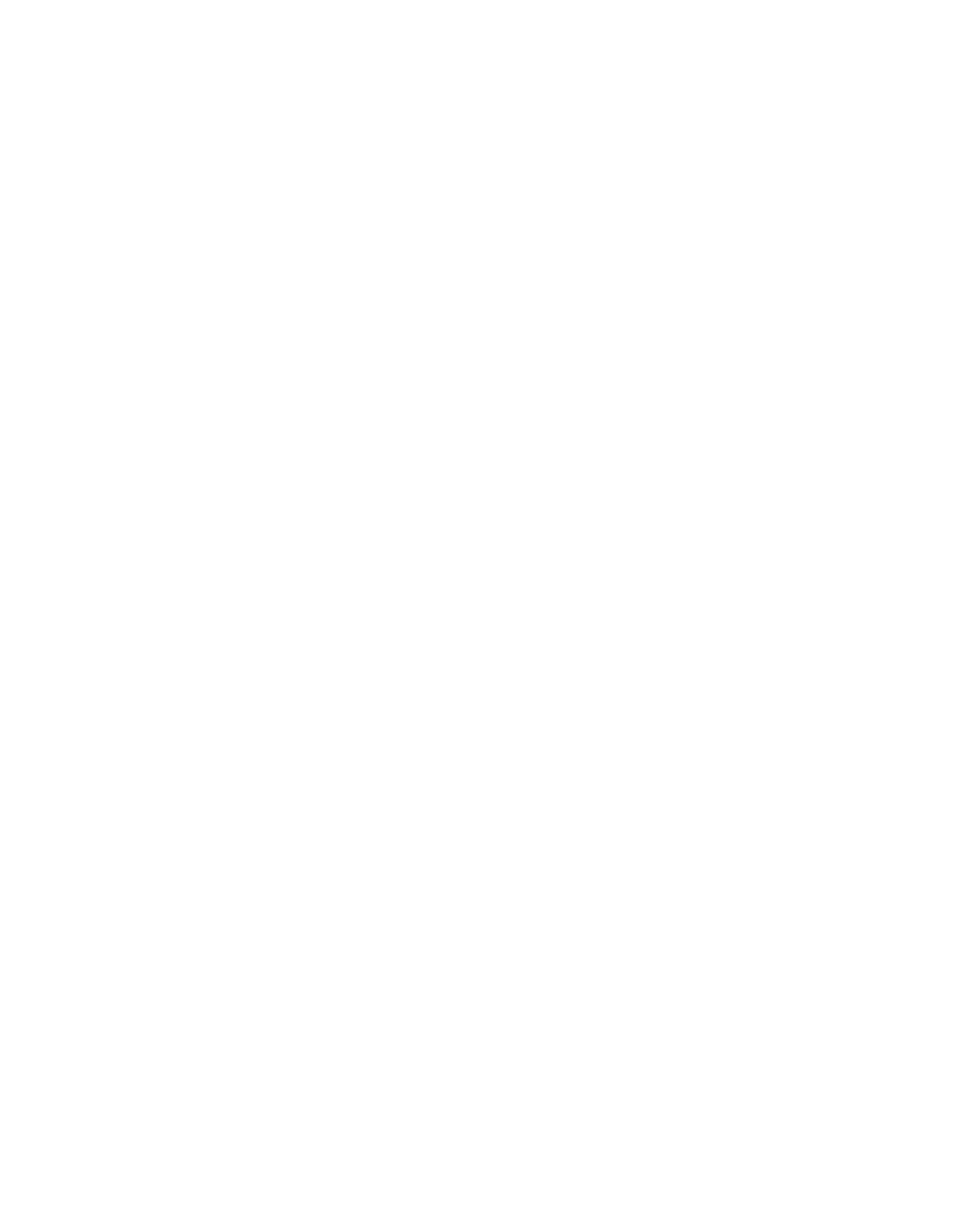# Multi-Pilot Aided Carrier Phase Estimation for Single Carrier Coherent Systems

Milutin Pajovic, David S. Millar, Toshiaki Koike-Akino, Keisuke Kojima, Valeria Arlunno, Kieran Parsons

*Mitsubishi Electric Research Laboratories (MERL), 201 Broadway, Cambridge, MA, 02139, USA. pajovic@merl.com*

Abstract: We propose a novel low complexity CPE algorithm that uses pilot symbols and inference for estimating carrier phase in single carrier systems. Performance is validated by simulation of 64QAM over the range of SNRs for which 64QAM is optimal for BICM.

OCIS codes: 060.4510 Optical communications, 060.1660 Coherent communications, 000.5490 Probability theory, stochastic processes, and statistics

#### 1. Introduction

The recent development of second and third generation coherent optical transmission systems has been driven by a desire to increase both noise tolerance and spectral efficiency. While first generation coherent systems relied on dualpolarization quaternary phase shift keying (DP-QPSK) [1], which has high phase noise tolerance, this limits spectral efficiency to 4 b/s/Hz, less overheads for coding and framing. This has led to a wide scale adoption of quadrature amplitude modulation (QAM), with multiple levels of signal per quadrature. Cutting-edge experiments are now using DP- 16-, 64-, and 256-QAM modulation. With the increased density of modulation, carrier phase estimation (CPE) has become an increasing problem. These dense modulation formats are sensitive to phase noise, and yet they are unsuited to blind algorithms such as the Viterbi and Viterbi algorithm [3] which was so successful with DP-QPSK systems [2]. This has led to a wide variety in proposed CPE algorithms [4, 5], many of which are decision-directed (i.e. phase due to modulation is removed with one or more symbol decisions in the CPE algorithm). One approach that has generated significant interest in the research community is that of two-stage phase estimation [6, 7]: first, a coarse estimation is made with one algorithm, unwrapped and applied; then a more accurate algorithm is applied to provide a final estimate without the need for symbol-by-symbol unwrapping. Another approach recently developed is using the phase noise statistics inferred from one or more pilot symbols to calculate log-likelihood ratios more accurately for orthogonal frequency division multiplexing (OFDM) signals [8].

In this paper, we propose a two-stage pilot-aided scheme for CPE, suitable for operation in the low SNR regime which is optimal for bit-interleaved coded modulation (BICM). The initial estimate of phase is inferred on a block basis from multiple pilots using Kalman smoothing [9]. This initial estimate is then refined by performing expectationmaximization in parallel for the information symbols in the block. Finally, an averaging filter is used on the phase estimate, before the estimated phase is applied to the signal. These algorithms are of moderate complexity, and are suitable for block-based parallel implementation in hardware. The performance of our proposed algorithm is validated by simulation over the SNR region for which 64-QAM is optimal for bit-interleaved coded modulation.

#### 2. Proposed Algorithm

#### *2.1. Channel and Phase Noise Model*

Assuming all signal impairments but phase noise have been compensated, a sample of the received signal at discrete time  $n$ ,  $y_n$ , is modeled as

$$
y_n = x_n e^{j\theta_n} + v_n
$$
, where  $v_n \sim \mathcal{CN}(0, \sigma_v^2)$ ,  $\theta_n - \theta_{n-1} \sim \mathcal{N}(0, \sigma_p^2)$ , and  $\sigma_p^2 = 2\pi \Delta v T_s$ , (1)

where  $x_n$  is the transmitted symbol chosen uniformly from some constellation  $\mathscr{X}, \Delta v$  is the combined linewidths of transmitter's laser and local oscillator, and  $T_s$  is the duration of the signaling interval.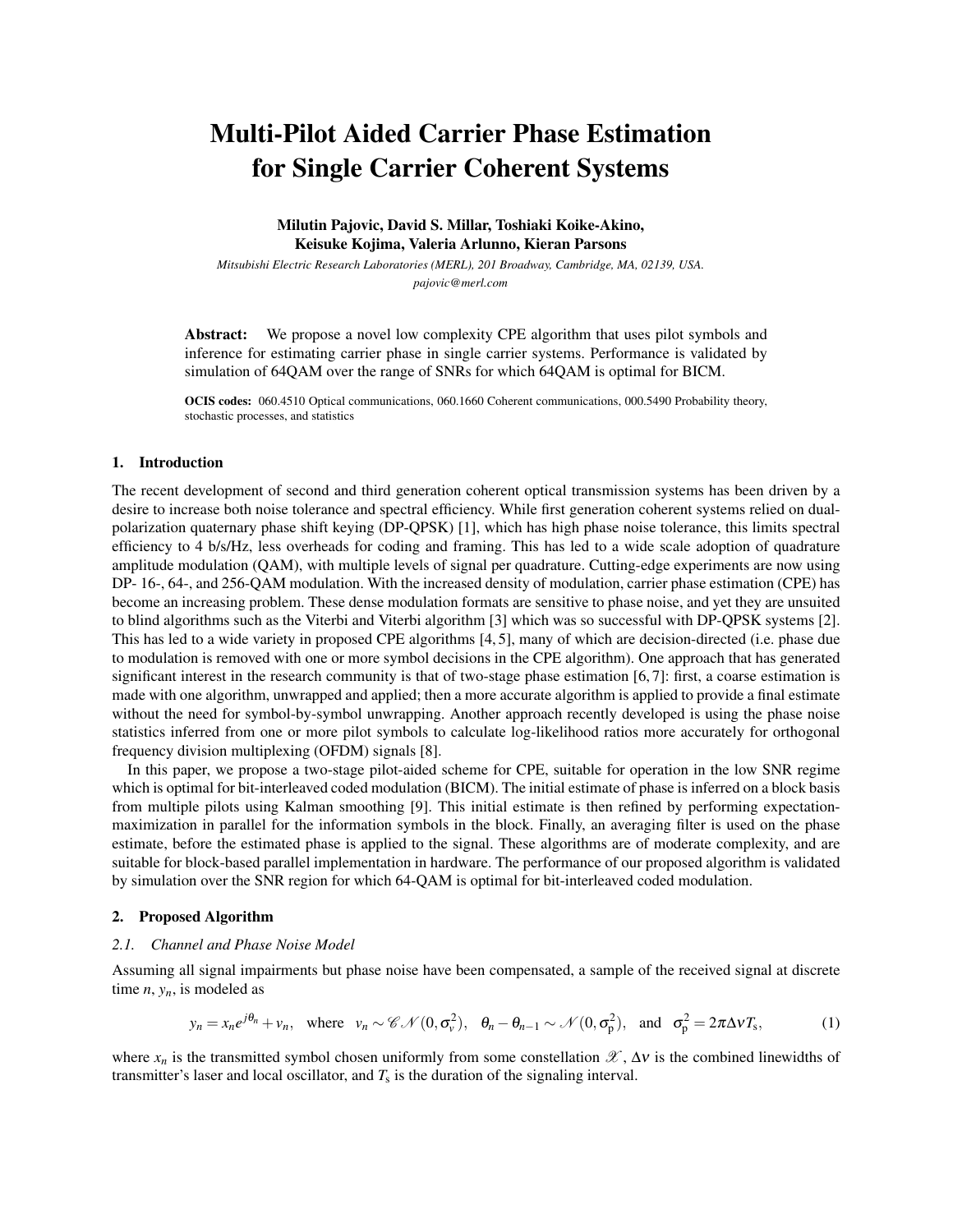

Fig. 1. Illustration of multi-pilot estimation with  $2K = 4$  pilots.

#### *2.2. Processing Stage 1: Inference of Pilot Symbol Phases*

We assume that *N* information symbols are transmitted in a block and each block starts with a pilot symbol. To estimate the phase of a symbol transmitted during the *n*-th signaling interval, *K* pilots preceding and *K* pilots following the considered symbol are used. Figure 1 depicts an example where  $K = 2$  and phase estimation of information symbols between pilots  $p_2$  and  $p_3$  is performed with the aid of pilots  $p_1, p_2, p_3$  and  $p_4$ .

The pilot processing stage starts with approximating the posterior distribution  $p(\theta_{p_k}|x_{p_k}, y_{p_k})$  of pilot  $p_k$ 's phase, conditioned on the transmitted symbol  $x_{p_k}$  and received signal  $y_{p_k}$ . Since direct application of Bayes' rule on model (1) does not admit a closed form expression, we approximate the posterior with Gaussian distribution such that  $p(\theta_{p_k}|x_{p_k},y_{p_k}) \sim \mathcal{N}(\mu_{p_k},\sigma_{p_k}^2)$ , where mean  $\mu_{p_k}$  is the Maximum Likelihood phase estimate, while the variance  $\sigma_{p_k}^2$  is evaluated as an observed Fisher information [9].

The distributions of pilot phases are then smoothed by accounting for phase noise statistics. This is achieved by processing the posteriors  $p(\theta_{p_k}|x_{p_k},y_{p_k}), k = 1,\ldots,2K$ , through Kalman filter via full forward pass from pilot  $p_1$  to  $p_{2K}$ , and backward pass from pilot  $p_{2K}$  to  $p_{K+1}$ . On an implementation side, Kalman filter used here can either be realized as a sequential processor over 2*K* scalars, or as a parallel processor which performs inversion of a matrix of size  $2K$  on each pilot. Our study shows that increasing the number of pilots  $2K$  above some relatively small value, which could be as low as 4 in most scenarios with  $\Delta vT_s$ 's encountered in practice, yields negligible performance gains. Therefore, either implementation of Kalman filtering does not lead to excessive delays or unreasonable increase in required computations.

#### *2.3. Processing Stage 2: Estimation of Information Symbol Phases*

The second processing stage starts with inferring phases of information symbols using the Gaussian phase posteriors corresponding to pilots  $p_k$  and  $p_{K+1}$ , obtained in the previous stage, and phase noise statistics. Omitting the details, it is shown that the information symbol n's phase,  $\theta_n$ , can be summarized as  $p(\theta_n|x_{p_1},y_{p_1},\ldots,x_{p_{2K}},y_{p_{2K}}) \sim \mathcal{N}(\mu_n, \sigma_n^2)$ , where  $\mu_n$  depends on the means and variances of Gaussian posteriors corresponding to pilots  $p_K$  and  $p_{K+1}$ , obtained at the output of Kalman filter.

The initial estimates  $\mu_n$  of information symbol phases are refined by employing the Expectation Maximization (EM) procedure on each symbol separately in parallel. The EM routine corresponding to the *n*-th information symbol is initialized with  $\hat{\theta}_n^{(0)} = \mu_n$ . The *k*-th iteration evaluates the likelihood of symbol  $x_n$  given the received signal  $y_n$  and phase estimate  $\theta_n^{(k-1)}$  from the previous iteration. Then, the symbol likelihoods are used to update the corresponding phase estimates. The EM procedure is terminated after some predefined number of iterations. Our study shows that the EM algorithm converges fairly quickly so that after already 2 iterations the performance gains become negligible.

In the final processing step, the EM phase estimates are filtered using a moving average filter, which yields the final phase estimates of information symbols. The soft and hard decisions of the transmitted symbols then directly follow from model (1) and final phase estimates.

#### 3. Simulation Results

In order to determine the appropriate SNR regime for which 64-QAM is optimal, we simulated the Generalized Mutual Information (GMI) [10] for 16-QAM, 64-QAM and 256-QAM over an AWGN channel. The results of this simulation are presented in Fig. 2(a). We noted that 64-QAM is optimal between approximately 10 dB and 17 dB SNR. This corresponds to the range of SNRs for which 64-QAM has the best spectral efficiency of the square-QAM formats, assuming the use of BICM.

We then simulated the performance of 64-QAM, with varying  $\Delta vT_s$  from 10<sup>-5</sup> to 10<sup>-4</sup>. We compared the performance of the D-PLL algorithm presented in [4], with the algorithm proposed in this paper. The results of these simulations are presented in Fig. 2(b) and 2(c) respectively. We note that while the D-PLL algorithm has satisfactory performance at low  $\Delta vT_s$ , it fails rapidly as  $\Delta vT_s$  is increased beyond  $2 \times 10^{-5}$ . By comparison, our algorithm is remarkably robust in the presence of high levels off additive noise and phase noise. We note that for  $\Delta vT_s = 10^{-4}$ , we